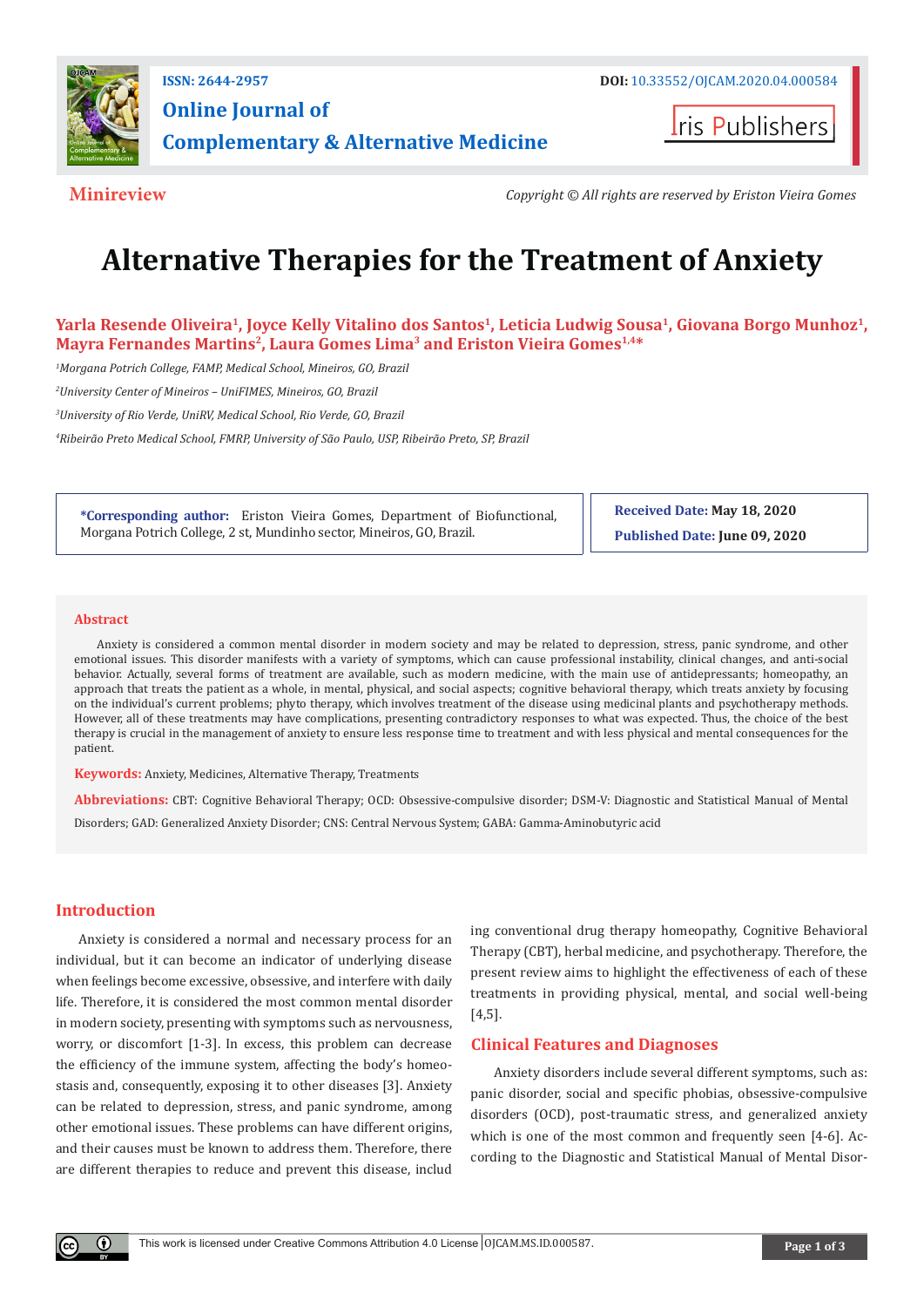ders (DSM-V), the characteristics of generalized anxiety disorder (GAD) are excessive concerns for expectations created, which result in professional instability, clinical changes and social manifestations. The frequency, intensity, and duration are not proportional to the impact, and there is difficulty in controlling this concern [1,3-6]. Thus, for the diagnostic criterion, three of the following symptoms: restlessness or feeling of nerves on edge, fatigue, muscle tension, sleep imbalance, irritability, and problems with concentration, need to be present for at-least six months. However, in children, only one of these symptoms is required for diagnosis. In some cases, there may be somatic physical effects such as sweating, tachycardia, palpitation, dyspnea, headache, etc., which may be related to panic disorder and stress [3-5].

## **Treatment**

Conventional drug treatments for anxiety include antidepressants (e.g. Buspirone) and anxiolytics like benzodiazepines which are commonly used because they have an immediate onset of therapeutic effect. These drugs cause effects such as sedation, hypnosis, decreased anxiety, and muscle relaxation [2,3].

The treatment through homeopathy is based on four principles: the law of similars, experimentation in healthy men, minimal and dynamic doses, and the unique remedy. According to these laws, there are substances that have the potential to cure the same symptoms that they themselves are also capable of producing. The amount of these components is not of paramount importance, but the more agitated and diluted they are, greater the potential for healing energy they have. This therapy plays a role in treating the patient as a whole, in its mental, physical, and social aspects; and acts on the patient's body to strengthen and react to these symptoms. For this reason, homeopathic treatment is an effective means of restoring health, since it uses the body's own ability to stimulate its vital energy and find balance [7-9].

Cognitive Behavioral Therapy (CBT) is based on a cognitive model of observing an individual's behavior and emotions, and stating that such attitudes are determined by the way the individual sees the world. This approach is very effective in treating anxiety by focusing on the patient's current problems and seeking to solve them through relaxation, sleep hygiene, and time management. Thus, CBT interferes with the cognitive model, seeking to continuously correct distorted beliefs, in the short-term, and aiming to help the patient in the control and stabilization of their thoughts [6,10,11].

Phytotherapy consists of the use of medicinal plants for the prevention and treatment of diseases. Among them, *Passiflora Incarnate* is widely used in the treatment of anxiety. It acts as a nonspecific depressant of the central nervous system (CNS), in addition to its efficiency in reducing insomnia. The active ingredient or the portion with the therapeutic purpose of the plant is located in its leaves and stems. It is recommended to ingest these parts in a mixture, with one to two grams per 150 mL of boiling water 1 to 4 times a day. Another plant used to treat the disease is *Valeriana officinalis*, found in the temperate zones of the northern hemisphere, Africa, and South America. It has a calming, sleep inducing, and anxiolytic activity, in addition to increasing the concentration of GABA, which is an inhibitory neurotransmitter in the CNS, thus, it slows down brain activity and subsequently leaves the individual calmer [12].

Psychotherapy refers to a method of psychological treatment, exercised by a trained professional, which has the objective of influencing the patient and assisting him in his difficulties and suffering, which can be of cognitive, behavioral, or emotional. The goal of psychoanalytic treatment is to make conscious the unconscious, with theoretical and technical concepts, and to promote the reconstruction of the personality structure with resolution of basic conflicts that the anxious patient carries with him and that, with the help of a professional, has a greater chance of being elucidated [11].

#### **Complications**

Modern medicine consists of the use of conventional drugs, industrially produced on a large scale or manipulated in pharmacies when necessary, which can have several side effects and toxicities. Anxiety treatment based on this method can cause addiction, drowsiness, and vertigo, among other symptoms [2,3].

Complications through homeopathic treatment are minimal. However, worsening of primary symptoms may occur with incorrect doses in excess of the recommendations. In addition, if the patient complains of new symptoms during treatment, the use should be discontinued. On the other hand, even if initial therapy is considered complete, there is a possibility that the symptoms will recur over time [9].

With cognitive behavioral therapy (CBT), there may be complications to reach the expected goals, due to the central beliefs, which most patients treat as absolute truths, and are difficult to correct [6]. With CBT as well as psychotherapy, adverse effects such as new symptoms, anguish, and tensions in family relationships are possible. In addition, there are examples of more serious symptoms due to prolonged treatment or the use of incorrect methods, such as suicidal ideation, feelings of shame and guilt, intensive crying and emotional disturbances [13]. However, in both therapies, non-identification by the methods and discontinuation of therapy is a frequent challenge [14].

Herbal treatment, if used in excess doses and for a long period, may have side effects such as nausea, headache, and vertigo among others, which disappear after suspension of therapy [12,15]. In addition, some medications cannot be consumed by pregnant patients and by patients who are using other medications [12]. Other noticeable adverse symptoms are mild abdominal distension, acid regurgitation, and drowsiness [15].

#### **Conclusion**

It is well known that anxiety can negatively affect the daily lives of individuals as well as hamper the effectiveness of the immune